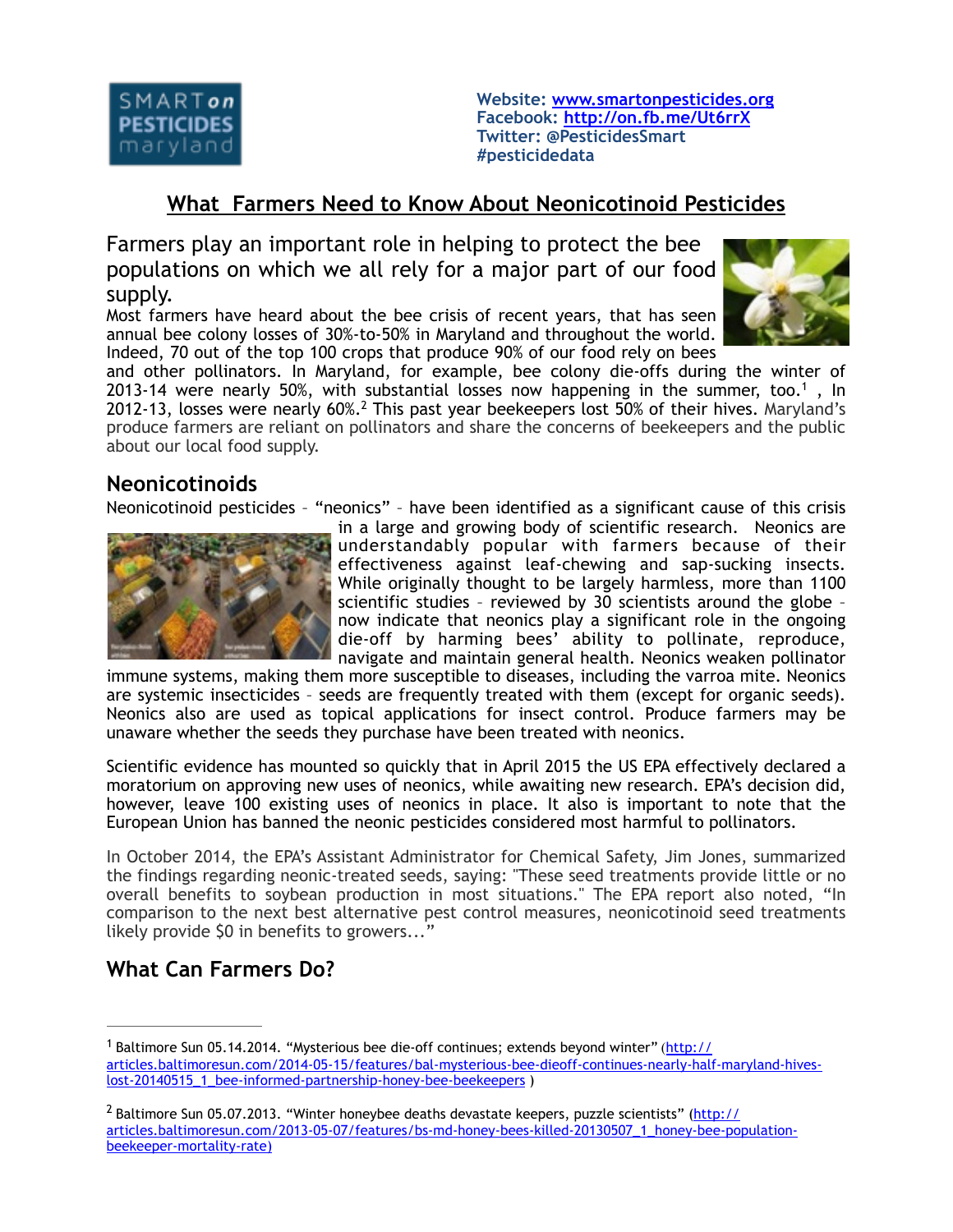There are alternatives that are less harmful to pollinators. Significant research and advice exists on both chemical and non-chemical alternatives to neonics. For example:

- 1. **A major scientific report**<sup>3</sup> that reviewed case studies from agriculture and forestry advises farmers to [\(http://1.usa.gov/1GROStI](http://1.usa.gov/1GROStI)):
	- $\geq$  Diversify crop rotations this has been found to be an effective substitute for neonics in protecting corn crops.
	- $\geq$  Alter the timing of planting, tillage and irrigation, especially for corn crops.
	- $\geq$  Use less sensitive crops in infested areas.
	- $\geq$  Apply biological control agents
	- $\triangleright$  Turn to alternative reduced-risk insecticides "that pose lower risk to environment and human health."

This study emphasizes there is a need for low-cost strategies, time-effective tools and economically and environmentally sustainable pesticides or other control methods.

## 2. **[Other cost-effective Integrated Pest Management strategies](http://bit.ly/1I20yfm)** include (http://bit.ly/  $1120 \text{vfm}$ <sup>4</sup>:

- $\geq$  Select more suitable crop varieties
- $\geq 0$  Do pesticide applications based on careful monitoring
- $\geq$  Reduce field plot size to improve biological control
- $\geq$  Reduce seeding density & nitrogen inputs
- $\geq$  Shift sowing dates sowing varietal mixtures
- $\geq$  Alternate winter and spring cropping
- $>$  Use stale seedbeds and green manure cover crops
- 3. **Detailed list of chemical and non-chemical alternatives to neonics** can be found here: http://bit.ly/1JzLSIT.<sup>5</sup> Chemical names for neonic pesticides include: Acetamiprid, Clothianidin, Dinotefuran, Imidacloprid, Nitenpyram, Thiamethoxam, Thiocloprid.
- 4. **To make well informed choices**, farmers should ask their seed suppliers if the seeds have been treated with neonics, so they you can make educated choices.
- 5. **Organic strategies**. In addition to IPM strategies, farmers should consider implementation of organic strategies. Many farmers would be surprised to learn that a 30 year side-by-side comparison of organic and conventional agricultural systems – done by the respected Rodale Institute – found that organic systems match, or even outperform,

<sup>&</sup>lt;sup>3</sup> Alternatives to neonicotinoid insecticides for pest control; case studies in agriculture and forestry. Furlan and Kreutzweiser. Environ Sci Pollut Res Int 2015. <http://www.ncbi.nlm.nih.gov/pmc/articles/PMC4284368/>

<sup>4</sup> [What Could Farmers Do to Rely Less on Neonicotinoids? Pesticide Action Network UK, p.4 \(http://bees.pan-uk.org/assets/](http://bees.pan-uk.org/assets/downloads/Bee_factsheet6.pdf) downloads/Bee\_factsheet6.pdf)

<sup>&</sup>lt;sup>5</sup> Alternatives for Neonicotinoids in a Range of agricultural Crops (collected from national extension services in Italy, UK and [Netherlands\). Pesticide Action Network Europe 2014 \(http://savehoneybees.info/images/documents/Chemical\\_and\\_non](http://savehoneybees.info/images/documents/Chemical_and_non-chemical_alternatives_to_neonicotinoids.pdf)chemical\_alternatives\_to\_neonicotinoids.pdf)